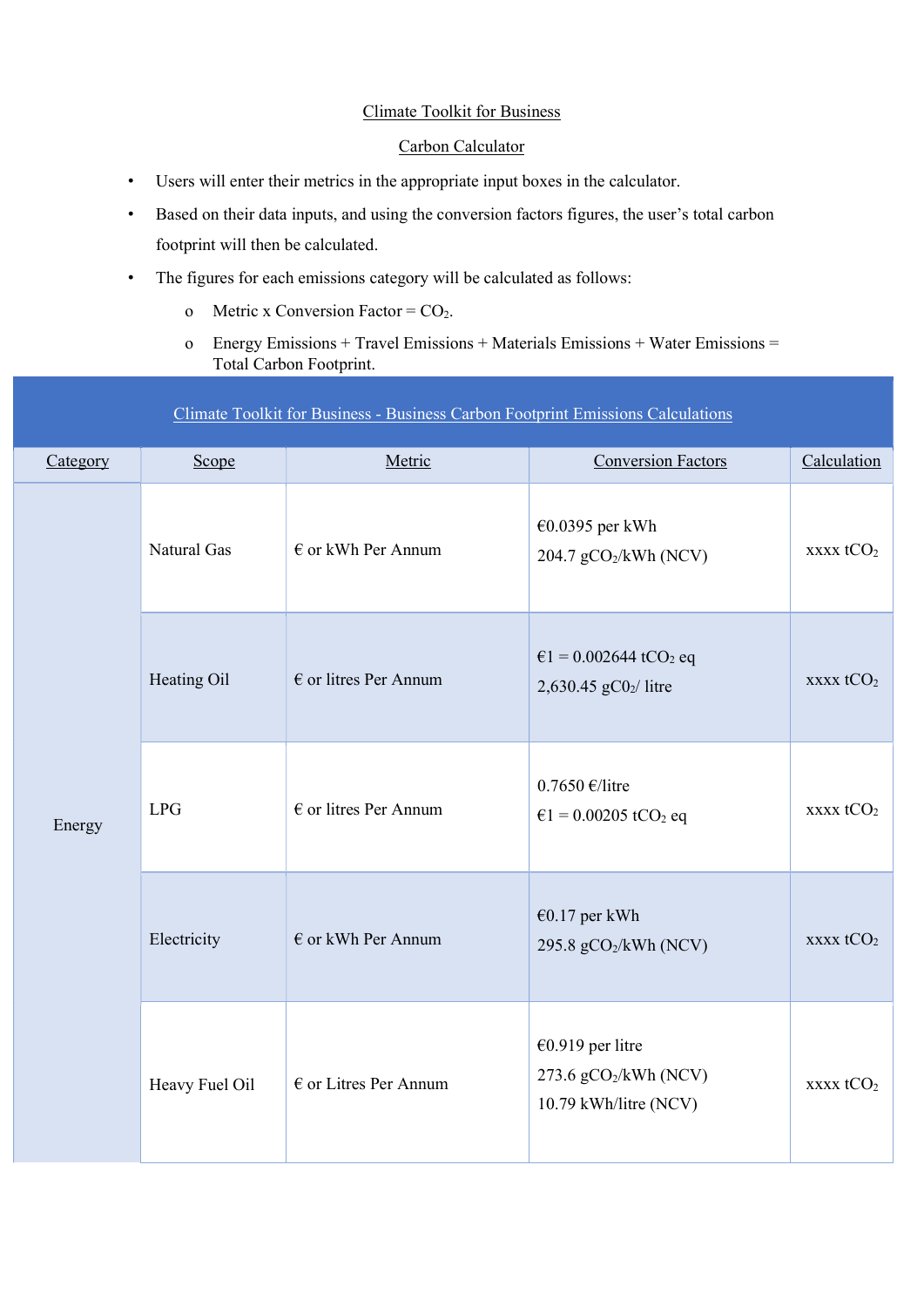|           | Coal                    | $\epsilon$ or Tonnes Per Annum                                                                                                                                                          | €0.0164 per kWh                                                                                                      |                                                                                                                            | xxxx tCO <sub>2</sub>                     |
|-----------|-------------------------|-----------------------------------------------------------------------------------------------------------------------------------------------------------------------------------------|----------------------------------------------------------------------------------------------------------------------|----------------------------------------------------------------------------------------------------------------------------|-------------------------------------------|
|           |                         |                                                                                                                                                                                         | 7,733 kWh/tonne (NCV)<br>340.6 gCO2/kWh (NCV)                                                                        |                                                                                                                            |                                           |
|           | Petrol                  | $\epsilon$ or Business Kilometres                                                                                                                                                       | €0.1808 Price Per kWh<br>$251.9$ gCO <sub>2</sub> /kWh (NCV)<br>$1 \text{km} = 200 \text{ gCO}_2 \text{ eq}$         |                                                                                                                            | xxxx tCO <sub>2</sub>                     |
| Travel    | Diesel                  | $\epsilon$ or Business Kilometres                                                                                                                                                       | €0.1577 Price Per kWh<br>$263.9$ gCO <sub>2</sub> /kWh (NCV)<br>$1 \text{km} = 200 \text{ g} \text{CO}_2 \text{ eq}$ |                                                                                                                            | $\overline{\text{XXX}}$ tCO <sub>2</sub>  |
|           | <b>Business Flights</b> | EU/UK (short-haul) and/or Non-<br>EU return Flights (Long-haul)                                                                                                                         | Destination:<br>Short-haul                                                                                           | $CO2eq$ (kg) per<br>person per return<br>flight:<br>181.50                                                                 | $\overline{\text{xxxx}}$ tCO <sub>2</sub> |
|           |                         |                                                                                                                                                                                         | Long-haul                                                                                                            | 1,392.80                                                                                                                   |                                           |
| Materials | Material Intensity      | Sliding Scale $-$ % of Expenditure:<br>"What % of your businesses"<br>expenditure is attributed to goods<br>% of Expenditure<br>or raw materials? (not wages<br>services or utilities). |                                                                                                                      | this metric is to<br>inform<br>recommended<br>actions but<br>does not<br>contribute to<br>carbon<br>footprint<br>estimate. |                                           |
|           | Bin weights             | Black bin<br>Green bin<br>Brown bin                                                                                                                                                     | $0.00098$ tCO <sub>2</sub> per kg<br>$\mathbf{0}$<br>$0.00014$ tCO <sub>2</sub> per kg                               |                                                                                                                            | $xxxxx$ t $CO2$                           |
| Water     | Water Usage             | Volume m <sup>3</sup> Per Annum                                                                                                                                                         | $0.156 \text{ kgCO2/m}^3$                                                                                            |                                                                                                                            | xxxx tCO <sub>2</sub>                     |

- $\Box$  Natural Gas + Heating Oil + LPG + Electricity + Heavy Fuel Oil + Coal = Total Energy Emissions.
- $\Box$  Petrol + Diesel + flights = Total Travel Emissions.  $\Box$  black bin + brown bin = Total Materials Emissions  $\Box$  Water Usage = Total Water Emissions.
- $\Box$  Energy + Travel + Resource Use + Water = Total tCO<sub>2</sub> Emissions.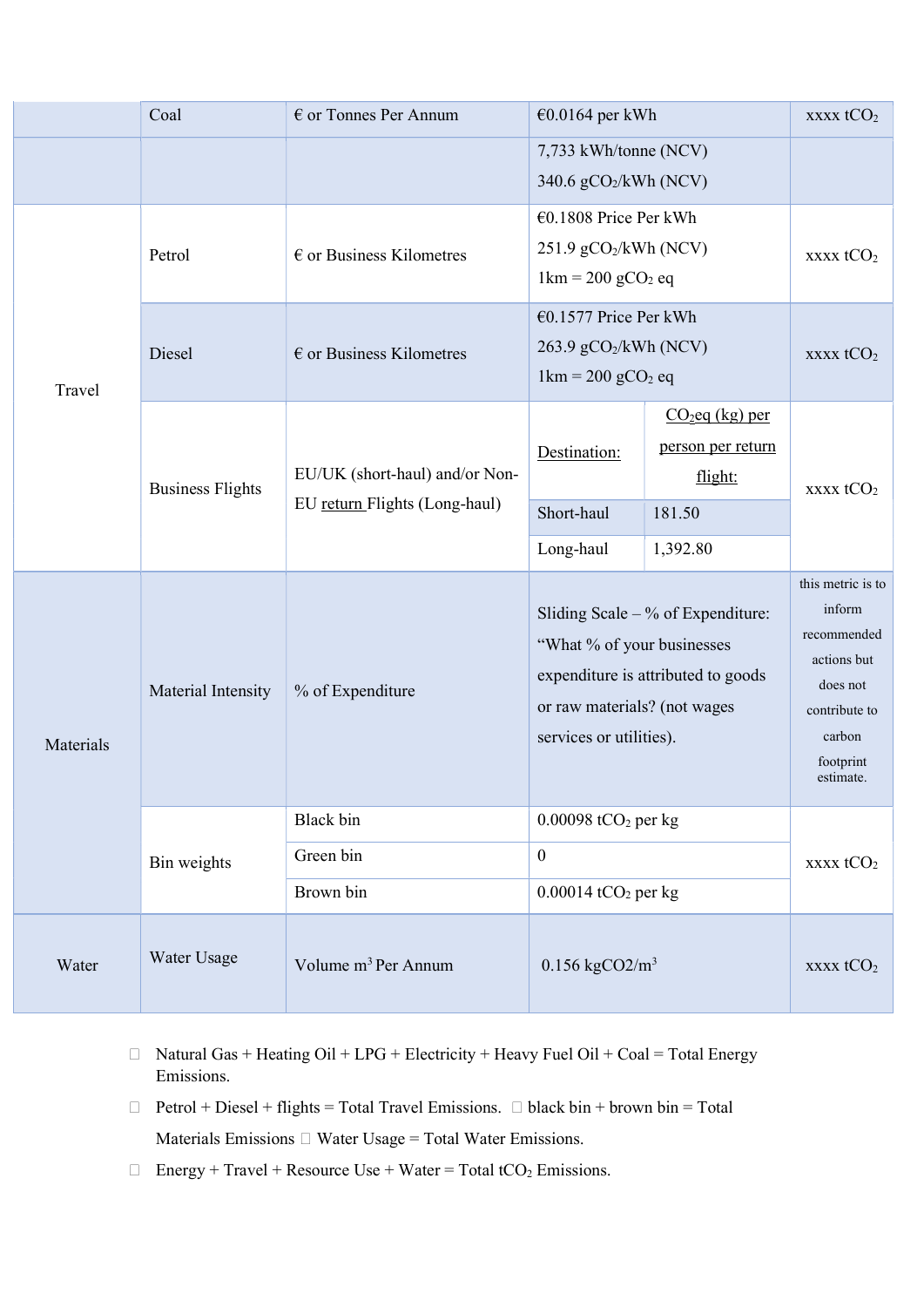## Notes:

#### Energy – Heating Oil

• Utilising a cost ( $\epsilon$  amount) for heating fuels such as Natural Gas, LPG and Kerosene, or Electricity, requires some assumptions to be made to calculate the emissions footprint. The assumption is that the cost paid is close to the average cost paid by all consumers and could introduce an error depending on the actual cost paid by the business.

#### Delivered Energy Cost (Cent Per kWh)

- Natural Gas averaged across the bands.
- Heating Oil averaged across the densities, excluding "heavy".
- Electricity averaged across the bands excluding the night rate.
- Coal Based on average price per unit of  $\epsilon$ 127.88 and calorific value of 7759.2 per unit.

#### Note on use of "green electricity"

 $\Box$  Green electricity purchasing means you are buying the green portion of overall electricity, but this does not change the overall average emissions from the use of grid electricity and therefore the emissions from your electricity use

#### Petrol & Diesel

- Using the Avg Biofuel Blend Rates.
- Monthly prices for petrol and diesel taken from the CSO Databank National Average Price as of the beginning of 2021.
- Due to the potential range of vehicle emissions per km as shown in the table below, we are using a simplified estimate of 1km = 0.0002 tCO2 eq for diesel passenger or small commercial vehicle.
- We note that utilising a cost ( $\epsilon$  amount) for transport fuels requires some assumptions to be made to calculate the emissions footprint. The assumption is that the vehicle efficiency is close to a small van on average and depending on the vehicles your business uses this could introduce a significant error.

|                | km      | Efficiency $(l/100km)$   kgCO2e |        | tCO <sub>2</sub> e |
|----------------|---------|---------------------------------|--------|--------------------|
| Petrol New Car | $1.0\,$ |                                 | 0.0967 | 0.00010            |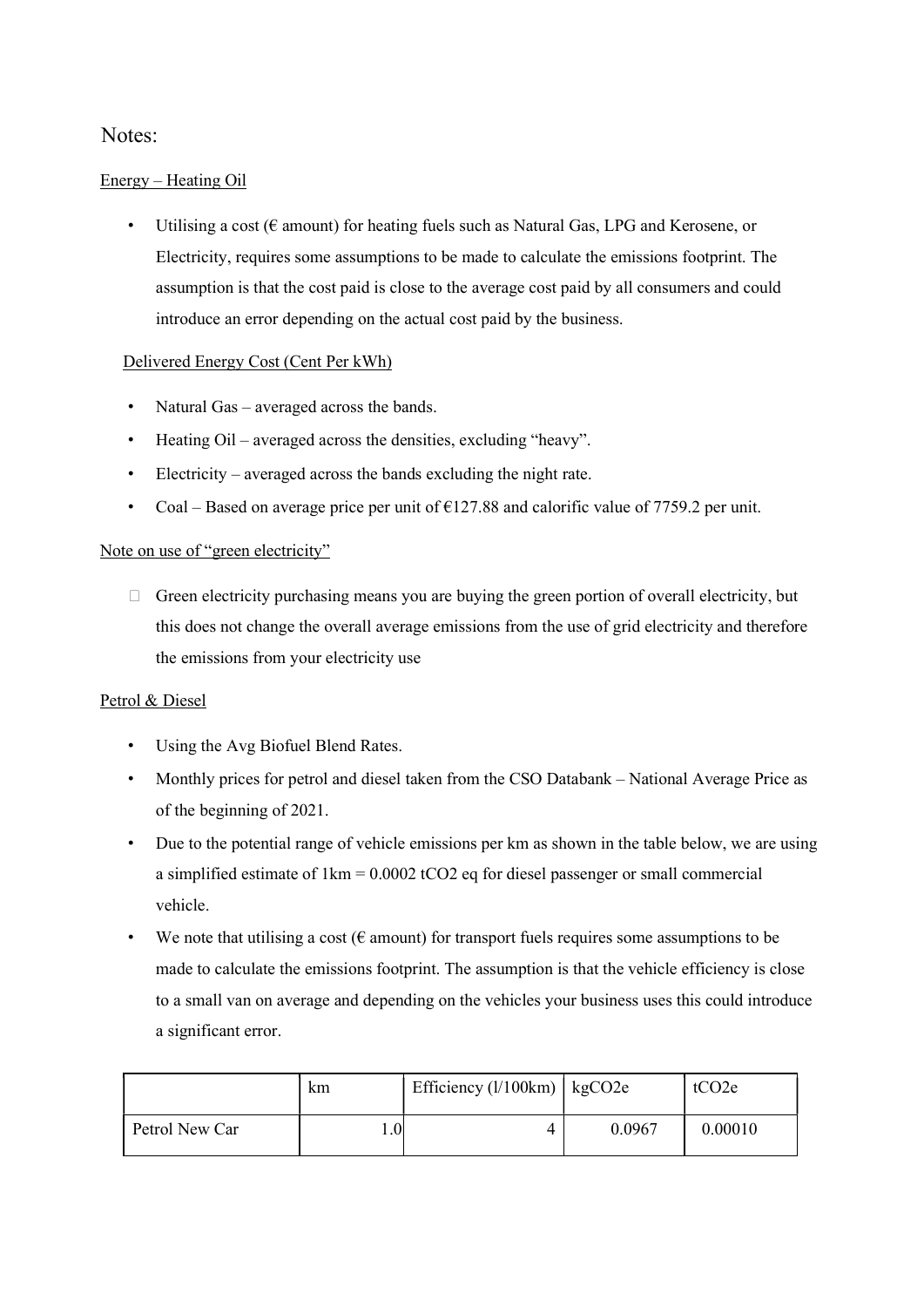| Petrol Old Car                 | 1.0 <sub>l</sub> | 7   | 0.1693 | 0.00017 |
|--------------------------------|------------------|-----|--------|---------|
| Diesel New Car                 | 1.0 <sub>l</sub> | 4.5 | 0.1294 | 0.00013 |
| Diesel Old Car                 | 1.0              | 6.5 | 0.1870 | 0.00019 |
| Diesel Small Van               | 1.0              | 7.5 | 0.2157 | 0.00022 |
| Diesel Large Van               | 1.0              | 9   | 0.2589 | 0.00026 |
| Diesel Small Truck             | 1.0              | 15  | 0.4315 | 0.00043 |
| Diesel Large Truck             | 1.0 <sub>l</sub> | 20  | 0.5753 | 0.00058 |
| <b>Diesel Tractor</b>          | 1.0              | 35  | 1.0068 | 0.00101 |
| Diesel Construction<br>Vehicle | 1.0              | 35  | 1.0068 | 0.00101 |

Business Flights

| Destination            | $CO2$ eq (kg) per passenger<br>(mean) per flight (80%<br>occupancy) |       |
|------------------------|---------------------------------------------------------------------|-------|
|                        | low                                                                 | high  |
| Domestic               | 76.8                                                                | 63.1  |
| UK                     | 71.0                                                                | 61.4  |
| EU27                   | 142.1                                                               | 120.1 |
| Other<br>International | 696.4                                                               | 515.8 |

The "low" and the "high" represent the range of configurations that each aircraft type can handle. "High" represents roughly the maximum number of seats (i.e. the plane is all economy class). The "High" may more closely reflect the reality on shorter flights and on all economy carriers whereas the "low" is more likely to be representative of traditional long-haul flights with business class, first class.

We assume no domestic flights.

For EU / UK flights, we assume "high" and average 61.4 and  $120.1 = 90.75$  kg CO<sub>2</sub> eq per person per flight

For non-EU flights, we assume "low" =  $696.4$  kg CO<sub>2</sub> eq per person per flight